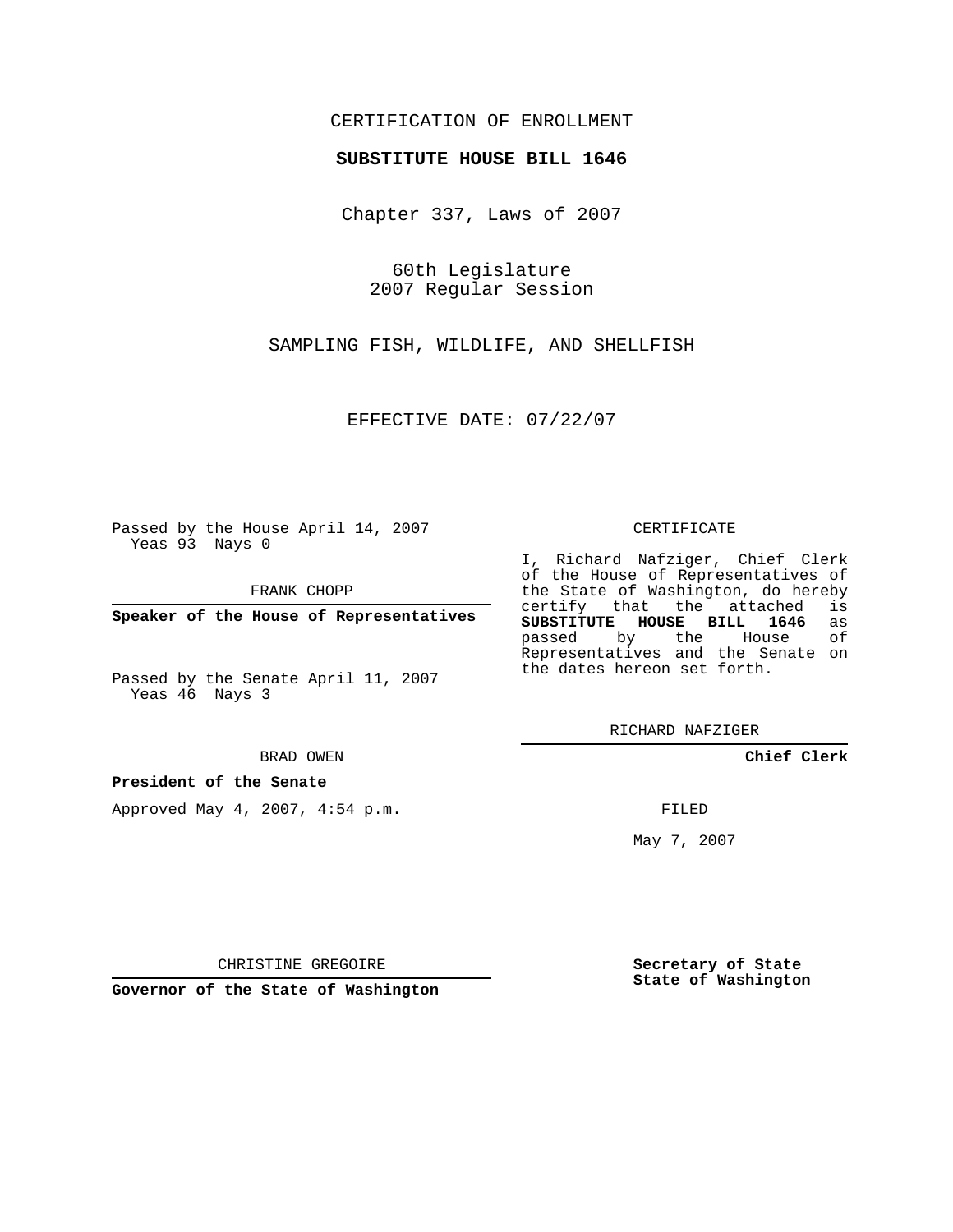### **SUBSTITUTE HOUSE BILL 1646** \_\_\_\_\_\_\_\_\_\_\_\_\_\_\_\_\_\_\_\_\_\_\_\_\_\_\_\_\_\_\_\_\_\_\_\_\_\_\_\_\_\_\_\_\_

\_\_\_\_\_\_\_\_\_\_\_\_\_\_\_\_\_\_\_\_\_\_\_\_\_\_\_\_\_\_\_\_\_\_\_\_\_\_\_\_\_\_\_\_\_

AS AMENDED BY THE SENATE

Passed Legislature - 2007 Regular Session

### **State of Washington 60th Legislature 2007 Regular Session**

**By** House Committee on Agriculture & Natural Resources (originally sponsored by Representative Blake)

READ FIRST TIME 02/12/07.

 AN ACT Relating to sampling of fish, wildlife, and shellfish by department of fish and wildlife employees; amending RCW 77.15.360 and 77.15.568; adding a new section to chapter 77.12 RCW; creating a new section; and prescribing penalties.

BE IT ENACTED BY THE LEGISLATURE OF THE STATE OF WASHINGTON:

 NEW SECTION. **Sec. 1.** The legislature intends that sampling of fish, wildlife, and shellfish by department of fish and wildlife employees will ensure the conservation and management of fish, shellfish, and wildlife. Because the harvest of fish and wildlife is regulated by the department, the legislature finds that sampling by departmental employees will benefit the resource, and will further the department's research related to fish, wildlife, and shellfish. This section and section 2 of this act do not apply to the harvest of private sector cultured aquatic products as defined in RCW 15.85.020.

 NEW SECTION. **Sec. 2.** A new section is added to chapter 77.12 RCW to read as follows:

 (1) Department employees, in carrying out their duties under this title on public lands or state waters, may: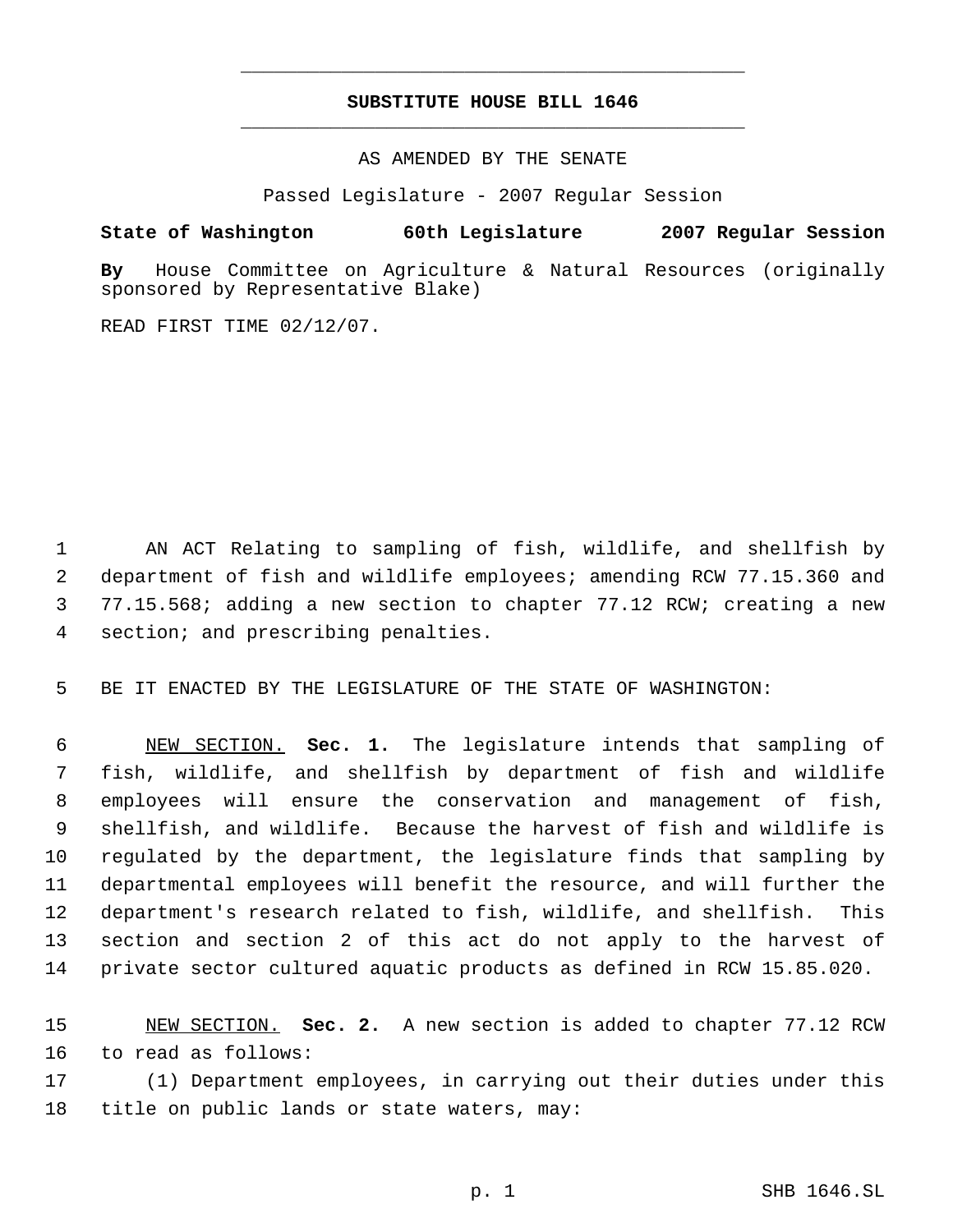(a) Collect samples of tissue, fluids, or other bodily parts of fish, wildlife, or shellfish; or

 (b) Board vessels in state waters engaged in commercial and recreational harvest activities to collect samples of fish, wildlife, or shellfish.

 (i) Department employees shall ask permission from the owner or his or her agent before boarding vessels in state waters.

 (ii) If an employee of the department is denied access to any vessel where access was sought for the purposes of (b) of this subsection, the department employee may contact an enforcement officer for assistance in applying for a search warrant authorizing access to the vessel in order to carry out the department employee's duties under this section.

 (2) Department employees must have official identification, announce their presence and intent, and perform their duties in a safe and professional manner while carrying out the activities in this section.

 (3) This section does not apply to the harvest of private sector cultured aquatic products as defined in RCW 15.85.020.

 (4) This section does not apply to fish and wildlife officers and ex officio fish and wildlife officers carrying out their duties under this title.

 **Sec. 3.** RCW 77.15.360 and 2000 c 107 s 243 are each amended to read as follows:

 (1) A person is guilty of unlawful interfering in department operations if the person prevents department employees from carrying out duties authorized by this title, including but not limited to interfering:

29 (a) In the operation of department vehicles, vessels, or aircraft<sub>i</sub> or

 (b) With the collection of samples of tissue, fluids, or other bodily parts of fish, wildlife, and shellfish under section 2 of this 33 <u>act</u>.

 (2) Unlawful interfering in department operations is a gross misdemeanor.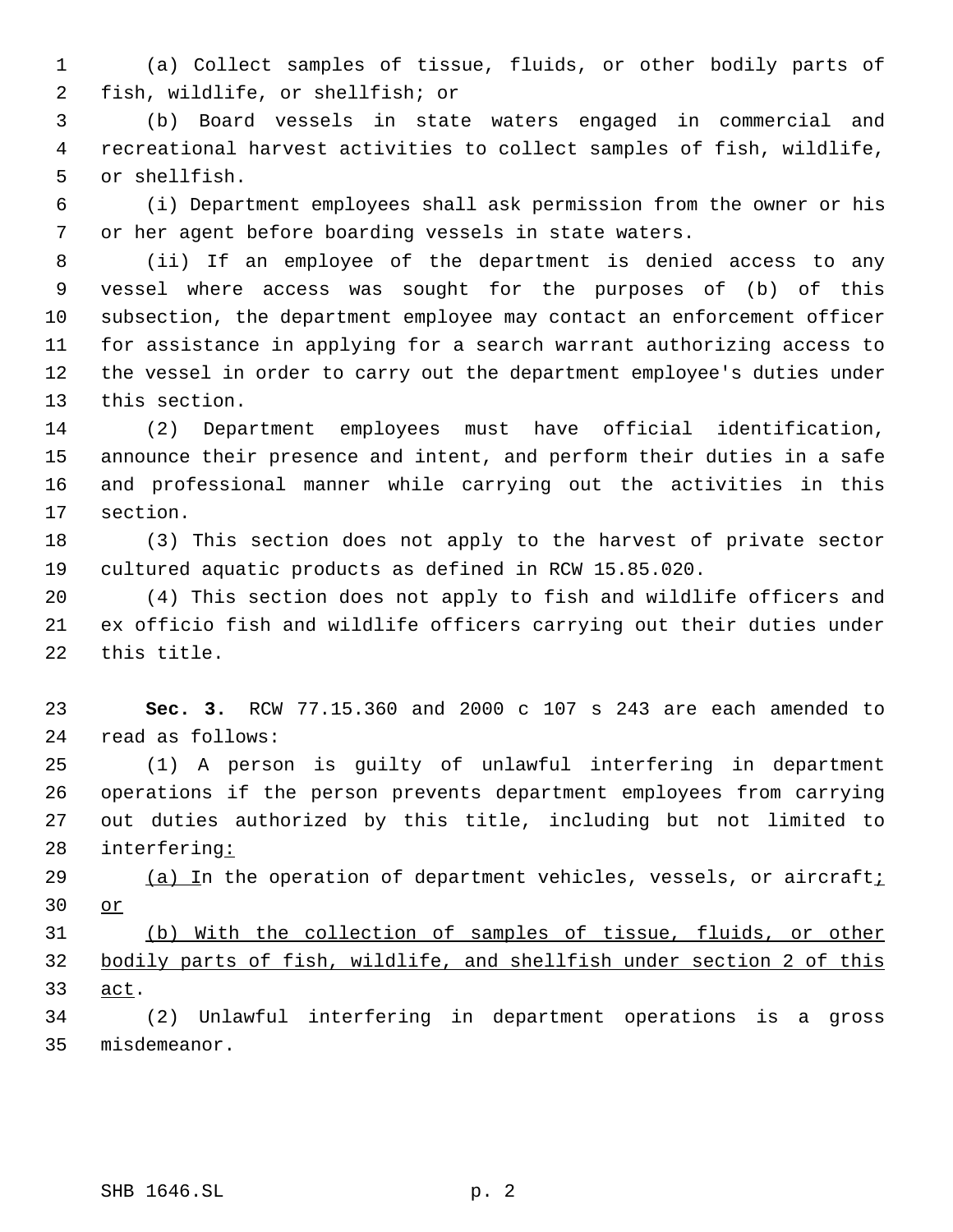**Sec. 4.** RCW 77.15.568 and 2003 c 336 s 1 are each amended to read as follows:

 ((Since violation of rules of the department relating to the accounting of the commercial harvest of food fish, commercialized game fish, and shellfish result in damage to the resources of the state, persons selling such fish and shellfish at retail, including but not limited to stores, markets, and restaurants, must maintain sufficient records for the department to be able to ascertain the origin of the 9 fish and shellfish in their possession.

10 (1) A retail fish seller is quilty of retail fish seller's failure to account for commercial harvest if the retail seller sells fish or 12 shellfish at retail, the fish or shellfish were required to be entered 13 on a Washington state fish receiving ticket, the seller is not a wholesale fish dealer or fisher selling under a direct retail sale endorsement, and the seller fails to maintain sufficient records at the location where the fish or shellfish are being sold to determine the 17 following:

# $(a)$  The name of the wholesale fish dealer or fisher selling under 19 a direct retail sale endorsement from whom the fish were purchased;

 (b) The wholesale fish dealer's license number or the number of the fisher's sale under a direct retail sale endorsement;

- 22  $(e)$  The fish receiving ticket number documenting original receipt,  $if$  known $\dot{r}$
- 24 (d) The date of purchase; and

 $(e)$  The amount of fish or shellfish originally purchased from the wholesale dealer or fisher selling under a direct retail sale endorsement.

## 28  $(2)$  A retail fish seller's failure to account for commercial harvest is a misdemeanor.))

# (1) A person is guilty of a secondary commercial fish receiver's 31 failure to account for commercial harvest if:

 (a) The person sells fish or shellfish at retail, stores or holds 33 fish or shellfish for another in exchange for valuable consideration, ships fish or shellfish in exchange for valuable consideration, or brokers fish or shellfish in exchange for valuable consideration;

 (b) The fish or shellfish were required to be entered on a Washington fish receiving ticket or a Washington aquatic farm production annual report; and